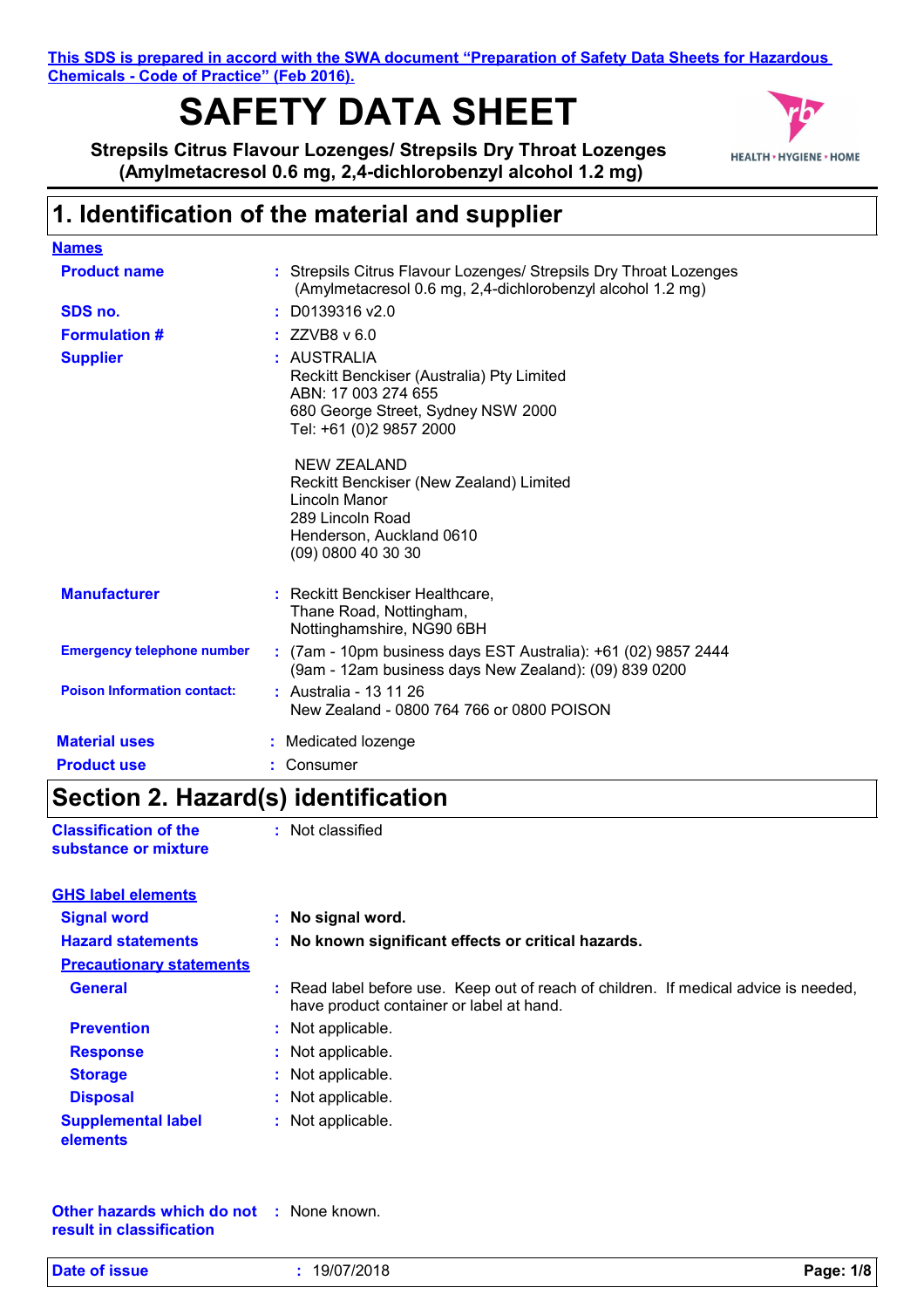## **Section 3. Composition and ingredient information**

#### **Substance/mixture :**

 Lozenges containing small amounts of antiseptic ingredients (Amylmetacresol 0. 6mg / lozenge and 2,4-Dichlorobenzyl alcohol 1.2mg / lozenge) , flavourings and weak acid in an Isomalt / maltitol syrup base.

 **Other Non-hazardous ingredients to 100%**

**Occupational exposure limits, if available, are listed in Section 8.**

## **Section 4. First aid measures**

|                     | <b>Description of necessary first aid measures</b>                                                                                                                                                                                                                                                                                                        |
|---------------------|-----------------------------------------------------------------------------------------------------------------------------------------------------------------------------------------------------------------------------------------------------------------------------------------------------------------------------------------------------------|
| <b>Eye contact</b>  | : Immediately flush eyes with plenty of water, occasionally lifting the upper and lower<br>eyelids. Check for and remove any contact lenses. Get medical attention if irritation<br>occurs.                                                                                                                                                               |
| <b>Inhalation</b>   | : Remove victim to fresh air and keep at rest in a position comfortable for breathing.<br>Get medical attention if symptoms occur.                                                                                                                                                                                                                        |
| <b>Skin contact</b> | : Flush contaminated skin with plenty of water. Remove contaminated clothing and<br>shoes. Get medical attention if symptoms occur.                                                                                                                                                                                                                       |
| <b>Ingestion</b>    | : Wash out mouth with water. Remove victim to fresh air and keep at rest in a<br>position comfortable for breathing. If material has been swallowed and the exposed<br>person is conscious, give small quantities of water to drink. Do not induce vomiting<br>unless directed to do so by medical personnel. Get medical attention if symptoms<br>occur. |

### **Most important symptoms/effects, acute and delayed**

| <b>Potential acute health effects</b> |                                                                                                                                |
|---------------------------------------|--------------------------------------------------------------------------------------------------------------------------------|
| Eye contact                           | : No known significant effects or critical hazards.                                                                            |
| <b>Inhalation</b>                     | : No known significant effects or critical hazards.                                                                            |
| <b>Skin contact</b>                   | : No known significant effects or critical hazards.                                                                            |
| <b>Ingestion</b>                      | : No known significant effects or critical hazards.                                                                            |
| <b>Over-exposure signs/symptoms</b>   |                                                                                                                                |
| Eye contact                           | : No specific data.                                                                                                            |
| <b>Inhalation</b>                     | : No specific data.                                                                                                            |
| <b>Skin contact</b>                   | : No specific data.                                                                                                            |
| <b>Ingestion</b>                      | : No specific data.                                                                                                            |
|                                       | Indication of immediate medical attention and special treatment needed, if necessary                                           |
| <b>Notes to physician</b>             | : Treat symptomatically. Contact poison treatment specialist immediately if large<br>quantities have been ingested or inhaled. |
| <b>Specific treatments</b>            | : No specific treatment.                                                                                                       |
| <b>Protection of first-aiders</b>     | : No action shall be taken involving any personal risk or without suitable training.                                           |

**See toxicological information (Section 11)**

### **Section 5. Firefighting measures**

| <b>Extinguishing media</b>                           |                                                                 |
|------------------------------------------------------|-----------------------------------------------------------------|
| <b>Suitable extinguishing</b><br>media               | : Use an extinguishing agent suitable for the surrounding fire. |
| Unsuitable extinguishing<br>media                    | : None known.                                                   |
| <b>Specific hazards arising</b><br>from the chemical | : In a fire, hazardous decomposition products may be produced.  |

| <b>Date of issue</b> | 19/07/2018 | Page: 2/8 |
|----------------------|------------|-----------|
|----------------------|------------|-----------|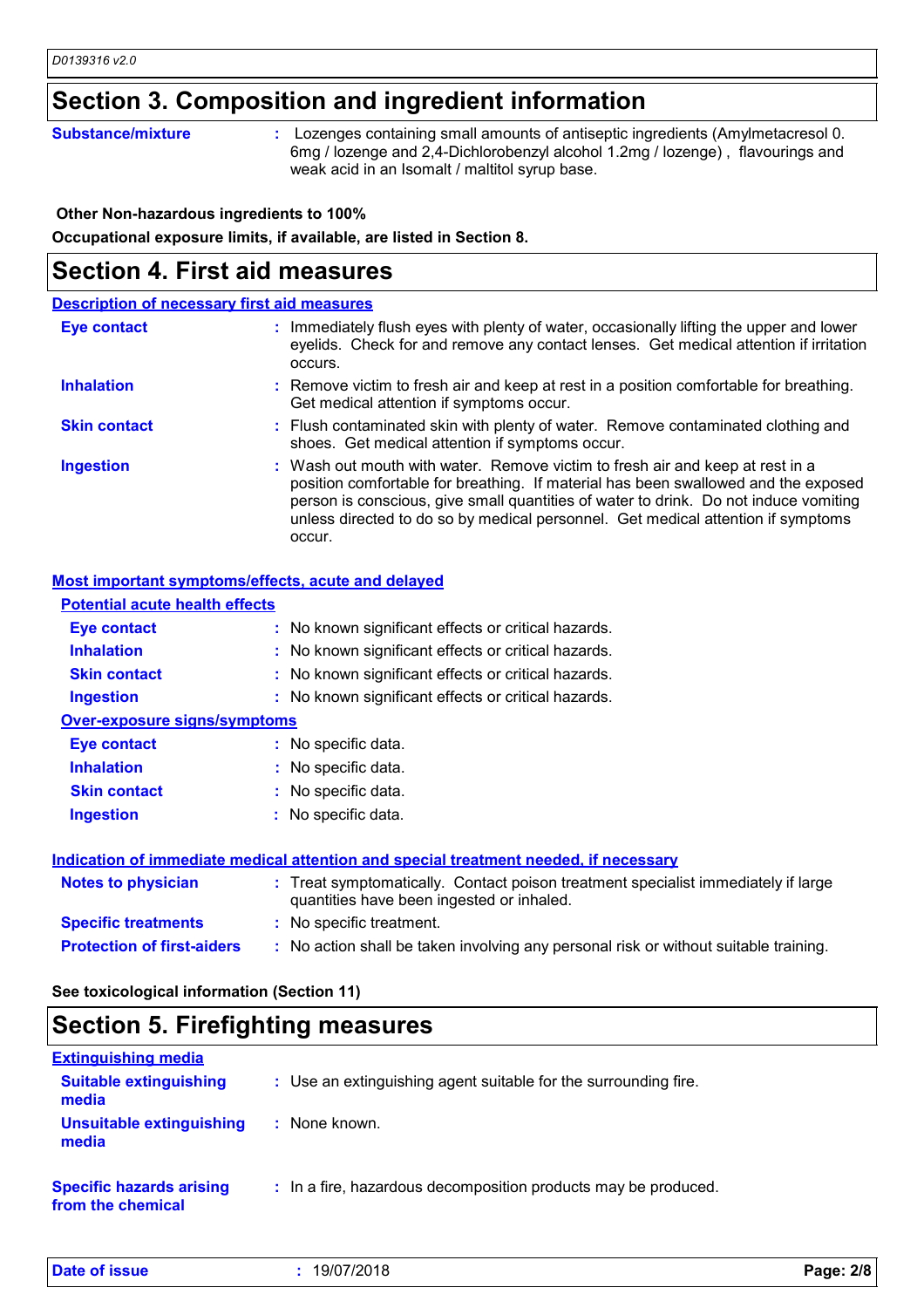# **Section 5. Firefighting measures**

| <b>Hazardous thermal</b><br>decomposition products       | : In a fire, hazardous decomposition products may be produced.                                                                                                                                      |
|----------------------------------------------------------|-----------------------------------------------------------------------------------------------------------------------------------------------------------------------------------------------------|
| <b>Special protective actions</b><br>for fire-fighters   | : Promptly isolate the scene by removing all persons from the vicinity of the incident if<br>there is a fire. No action shall be taken involving any personal risk or without<br>suitable training. |
| <b>Special protective</b><br>equipment for fire-fighters | : Fire-fighters should wear appropriate protective equipment and self-contained<br>breathing apparatus (SCBA) with a full face-piece operated in positive pressure<br>mode.                         |

# **Section 6. Accidental release measures**

| <b>Personal precautions, protective equipment and emergency procedures</b> |  |                                                                                                                                                                                                                                                                                                                                                      |
|----------------------------------------------------------------------------|--|------------------------------------------------------------------------------------------------------------------------------------------------------------------------------------------------------------------------------------------------------------------------------------------------------------------------------------------------------|
| For non-emergency<br>personnel                                             |  | : No action shall be taken involving any personal risk or without suitable training.<br>Evacuate surrounding areas. Keep unnecessary and unprotected personnel from<br>entering. Do not touch or walk through spilt material. Put on appropriate personal<br>protective equipment.                                                                   |
|                                                                            |  | <b>For emergency responders</b> : If specialised clothing is required to deal with the spillage, take note of any<br>information in Section 8 on suitable and unsuitable materials. See also the<br>information in "For non-emergency personnel".                                                                                                    |
| <b>Environmental precautions</b>                                           |  | : Avoid dispersal of spilt material and runoff and contact with soil, waterways, drains<br>and sewers. Inform the relevant authorities if the product has caused environmental<br>pollution (sewers, waterways, soil or air).                                                                                                                        |
| <b>Methods and material for containment and cleaning up</b>                |  |                                                                                                                                                                                                                                                                                                                                                      |
| <b>Small spill</b>                                                         |  | : Move containers from spill area. Vacuum or sweep up material and place in a<br>designated, labelled waste container. Dispose of via a licensed waste disposal<br>contractor.                                                                                                                                                                       |
| <b>Large spill</b>                                                         |  | : Move containers from spill area. Prevent entry into sewers, water courses,<br>basements or confined areas. Vacuum or sweep up material and place in a<br>designated, labelled waste container. Dispose of via a licensed waste disposal<br>contractor. Note: see Section 1 for emergency contact information and Section 13<br>for waste disposal. |

**See Section 1 for emergency contact information.**

**See Section 8 for information on appropriate personal protective equipment. See Section 13 for additional waste treatment information.**

# **Section 7. Handling and storage**

### **Precautions for safe handling**

| <b>Protective measures</b><br><b>Advice on general</b><br>occupational hygiene   | : Put on appropriate personal protective equipment (see Section 8).<br>: Eating, drinking and smoking should be prohibited in areas where this material is<br>handled, stored and processed. Workers should wash hands and face before<br>eating, drinking and smoking. Remove contaminated clothing and protective                                                                                                                                                                                                                                                                               |
|----------------------------------------------------------------------------------|---------------------------------------------------------------------------------------------------------------------------------------------------------------------------------------------------------------------------------------------------------------------------------------------------------------------------------------------------------------------------------------------------------------------------------------------------------------------------------------------------------------------------------------------------------------------------------------------------|
|                                                                                  | equipment before entering eating areas. See also Section 8 for additional<br>information on hygiene measures.                                                                                                                                                                                                                                                                                                                                                                                                                                                                                     |
| <b>Conditions for safe storage,</b><br>including any<br><b>incompatibilities</b> | : Do not store above the following temperature: $25^{\circ}$ C ( $77^{\circ}$ F). Store in accordance<br>with local regulations. Store in original container protected from direct sunlight in a<br>dry, cool and well-ventilated area, away from incompatible materials (see Section 10)<br>and food and drink. Keep container tightly closed and sealed until ready for use.<br>Containers that have been opened must be carefully resealed and kept upright to<br>prevent leakage. Do not store in unlabelled containers. Use appropriate<br>containment to avoid environmental contamination. |
| Do not store above the<br>following temperature                                  | : 25 °C                                                                                                                                                                                                                                                                                                                                                                                                                                                                                                                                                                                           |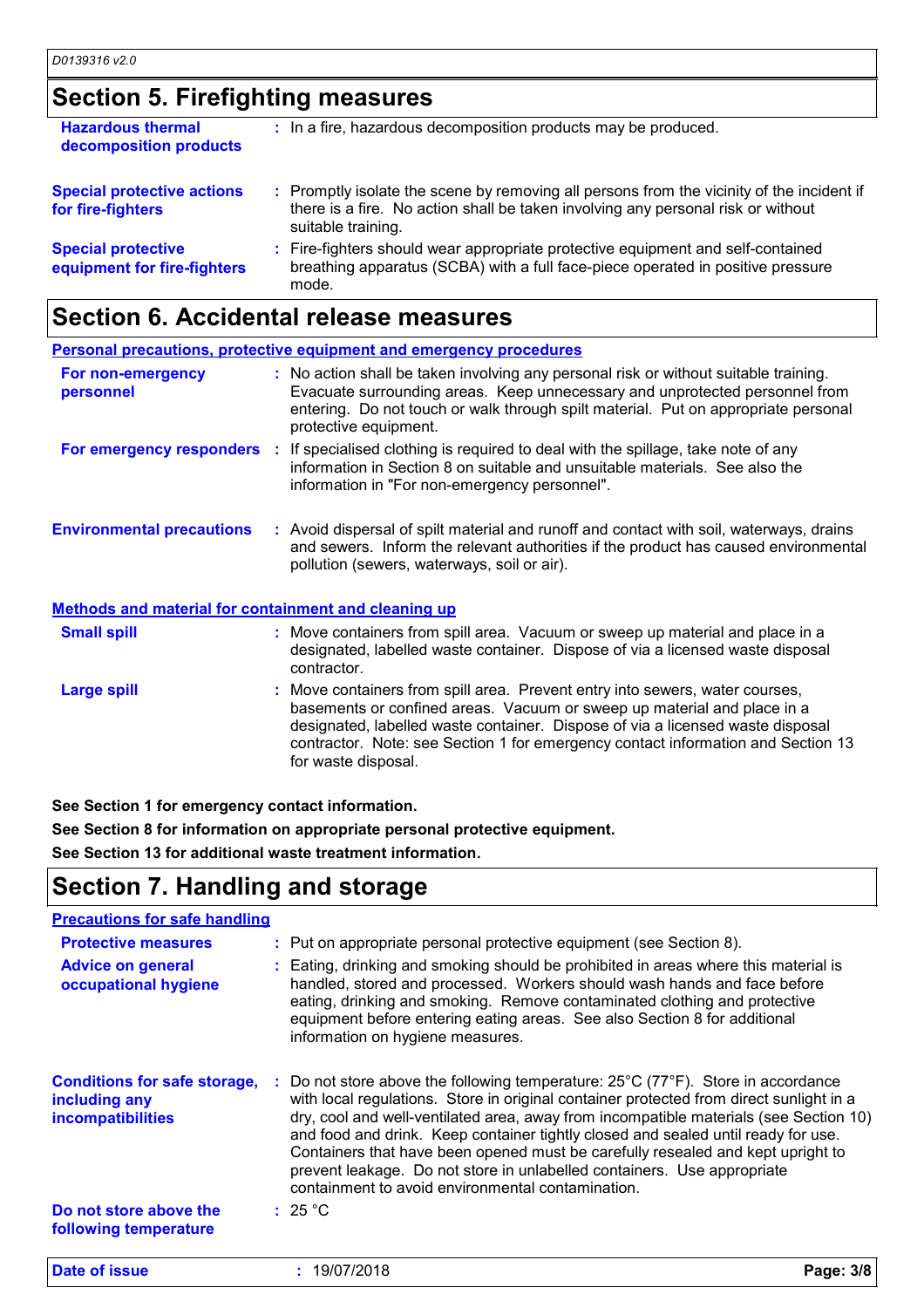# **Section 8. Exposure controls and personal protection**

| <b>Control parameters</b>                         |                                                                                                                                                                                                                                                                                                                                                                                                   |
|---------------------------------------------------|---------------------------------------------------------------------------------------------------------------------------------------------------------------------------------------------------------------------------------------------------------------------------------------------------------------------------------------------------------------------------------------------------|
| <b>Australia</b>                                  |                                                                                                                                                                                                                                                                                                                                                                                                   |
| <b>Occupational exposure limits</b><br>None.      |                                                                                                                                                                                                                                                                                                                                                                                                   |
| <b>New Zealand</b>                                |                                                                                                                                                                                                                                                                                                                                                                                                   |
| <b>Occupational exposure limits</b>               | : No exposure standard allocated.                                                                                                                                                                                                                                                                                                                                                                 |
| <b>Appropriate engineering</b><br><b>controls</b> | : Good general ventilation should be sufficient to control worker exposure to airborne<br>contaminants.                                                                                                                                                                                                                                                                                           |
| <b>Environmental exposure</b><br><b>controls</b>  | : Emissions from ventilation or work process equipment should be checked to ensure<br>they comply with the requirements of environmental protection legislation. In some<br>cases, fume scrubbers, filters or engineering modifications to the process<br>equipment will be necessary to reduce emissions to acceptable levels.                                                                   |
| <b>Individual protection measures</b>             |                                                                                                                                                                                                                                                                                                                                                                                                   |
| <b>Hygiene measures</b>                           | : Wash hands, forearms and face thoroughly after handling chemical products, before<br>eating, smoking and using the lavatory and at the end of the working period.<br>Appropriate techniques should be used to remove potentially contaminated clothing.<br>Wash contaminated clothing before reusing. Ensure that eyewash stations and<br>safety showers are close to the workstation location. |
| <b>Eye/face protection</b>                        | : Safety eyewear complying with an approved standard should be used when a risk<br>assessment indicates this is necessary to avoid exposure to liquid splashes, mists,<br>gases or dusts. If contact is possible, the following protection should be worn,<br>unless the assessment indicates a higher degree of protection: safety glasses with<br>side-shields.                                 |
| <b>Skin protection</b>                            |                                                                                                                                                                                                                                                                                                                                                                                                   |
| <b>Hand protection</b>                            | : Chemical-resistant, impervious gloves complying with an approved standard should<br>be worn at all times when handling chemical products if a risk assessment indicates<br>this is necessary.                                                                                                                                                                                                   |
| <b>Body protection</b>                            | : Personal protective equipment for the body should be selected based on the task<br>being performed and the risks involved and should be approved by a specialist<br>before handling this product.                                                                                                                                                                                               |
| <b>Other skin protection</b>                      | : Appropriate footwear and any additional skin protection measures should be<br>selected based on the task being performed and the risks involved and should be<br>approved by a specialist before handling this product.                                                                                                                                                                         |
| <b>Respiratory protection</b>                     | Based on the hazard and potential for exposure, select a respirator that meets the<br>appropriate standard or certification. Respirators must be used according to a<br>respiratory protection program to ensure proper fitting, training, and other important<br>aspects of use.                                                                                                                 |
|                                                   | Section 9. Physical and chemical properties                                                                                                                                                                                                                                                                                                                                                       |
| <b>Appearance</b>                                 |                                                                                                                                                                                                                                                                                                                                                                                                   |
| <b>Physical state</b>                             | : Solid. [Circular lozenge]                                                                                                                                                                                                                                                                                                                                                                       |
| <b>Colour</b>                                     | Yellowish.                                                                                                                                                                                                                                                                                                                                                                                        |
| <b>Odour</b>                                      | Lemon-like.                                                                                                                                                                                                                                                                                                                                                                                       |
| <b>Odour threshold</b>                            | Not available.                                                                                                                                                                                                                                                                                                                                                                                    |

**pH :** Not available.

**Date of issue :** 19/07/2018 **Page: 4/8**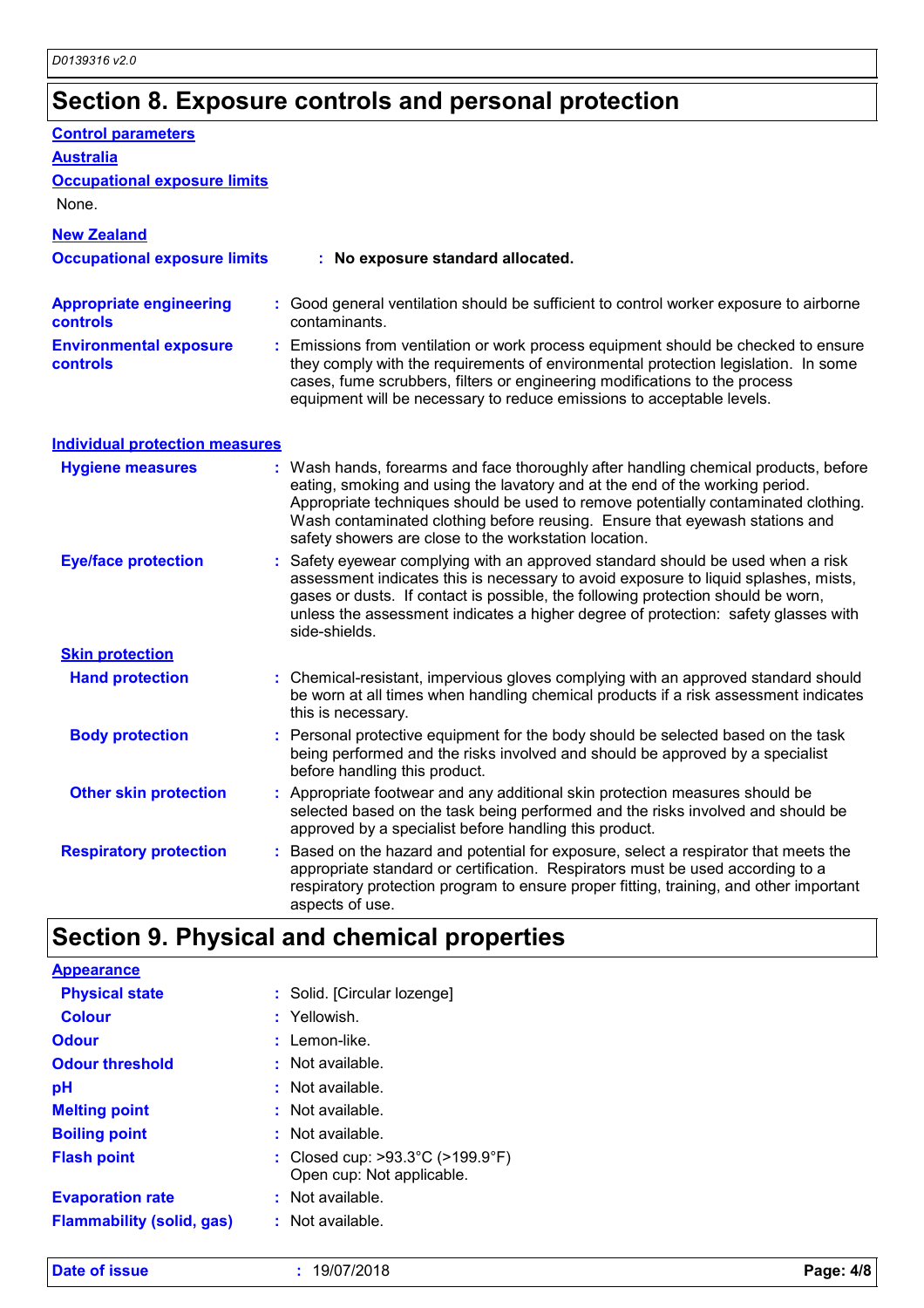# **Section 9. Physical and chemical properties**

| $:$ Not available.                                                     |
|------------------------------------------------------------------------|
| $:$ Not available.                                                     |
| : Not available.                                                       |
| $:$ Not available.                                                     |
| : Easily soluble in the following materials: cold water and hot water. |
| $:$ Not available.                                                     |
| $:$ Not available.                                                     |
| $:$ Not available.                                                     |
| $:$ Not available.                                                     |
| : Not available.                                                       |
| : Not available.                                                       |
| $: 2.25 - 2.45$ g                                                      |
|                                                                        |

# **Section 10. Stability and reactivity**

| <b>Reactivity</b>                            | : No specific test data related to reactivity available for this product or its ingredients.              |
|----------------------------------------------|-----------------------------------------------------------------------------------------------------------|
| <b>Chemical stability</b>                    | : The product is stable.                                                                                  |
| <b>Possibility of hazardous</b><br>reactions | : Under normal conditions of storage and use, hazardous reactions will not occur.                         |
| <b>Conditions to avoid</b>                   | : No specific data.                                                                                       |
| <b>Incompatible materials</b>                | : No specific data.                                                                                       |
| <b>Hazardous decomposition</b><br>products   | : Under normal conditions of storage and use, hazardous decomposition products<br>should not be produced. |

# **Section 11. Toxicological information**

## **Acute toxicity** Not available. **Conclusion/Summary :** Based on available data, the classification criteria are not met. **Irritation/Corrosion** Not available. **Information on toxicological effects**

| <b>Conclusion/Summary</b> |                                                                     |
|---------------------------|---------------------------------------------------------------------|
| <b>Skin</b>               | : Based on available data, the classification criteria are not met. |
| <b>Eyes</b>               | : Based on available data, the classification criteria are not met. |
| <b>Respiratory</b>        | : Based on available data, the classification criteria are not met. |
| Sensitisation             |                                                                     |
| Not available.            |                                                                     |
| <b>Conclusion/Summary</b> |                                                                     |
| <b>Skin</b>               | : Based on available data, the classification criteria are not met. |
| <b>Respiratory</b>        | : Based on available data, the classification criteria are not met. |
| <b>Mutagenicity</b>       |                                                                     |
| Not available.            |                                                                     |

**Date of issue :** 19/07/2018 **Page: 5/8**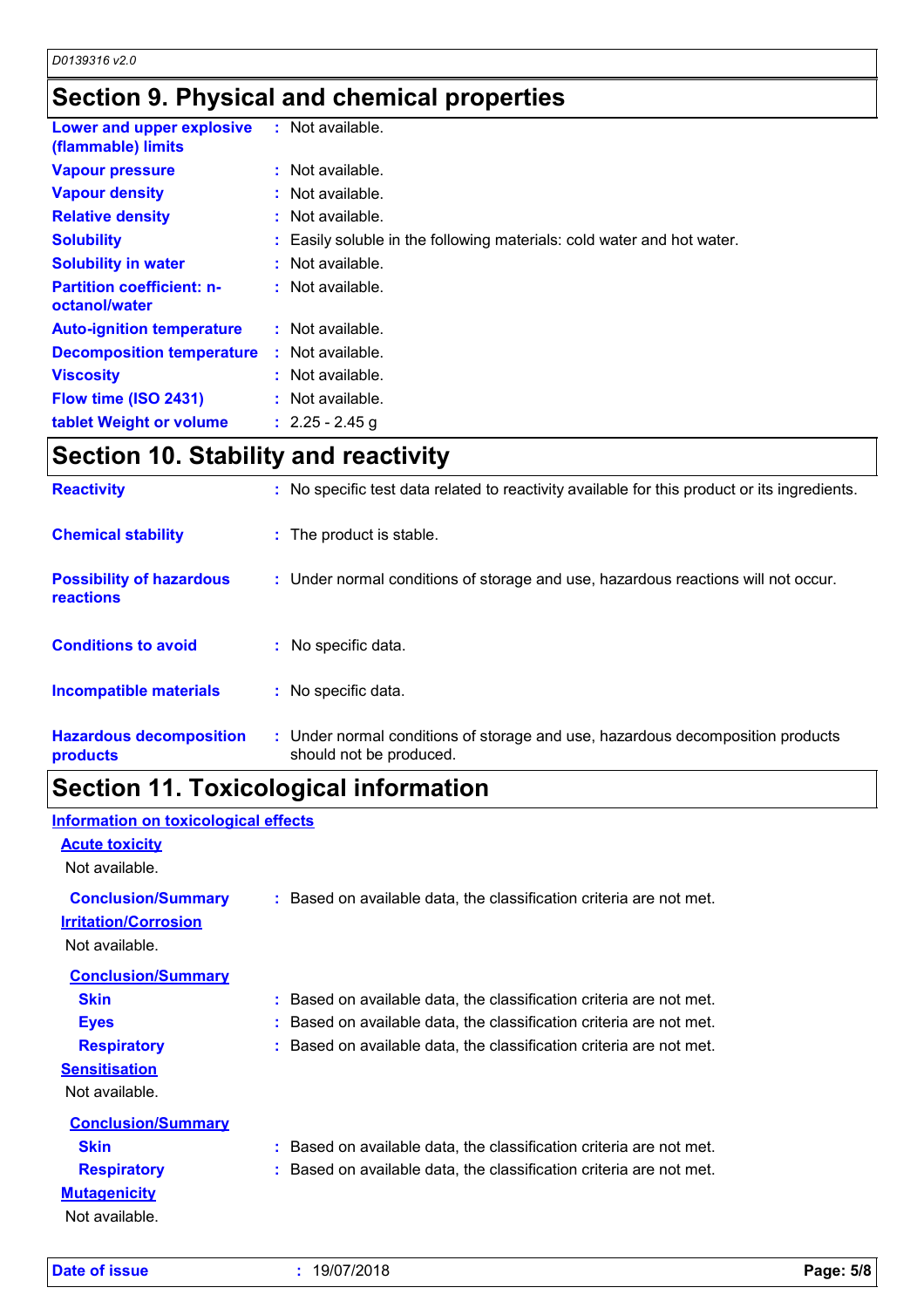# **Section 11. Toxicological information**

| <b>Conclusion/Summary</b>                                 | : Based on available data, the classification criteria are not met.                        |           |
|-----------------------------------------------------------|--------------------------------------------------------------------------------------------|-----------|
| <b>Carcinogenicity</b>                                    |                                                                                            |           |
| Not available.                                            |                                                                                            |           |
| <b>Conclusion/Summary</b>                                 | : Based on available data, the classification criteria are not met.                        |           |
| <b>Reproductive toxicity</b>                              |                                                                                            |           |
| Not available.                                            |                                                                                            |           |
| <b>Conclusion/Summary</b>                                 | : Based on available data, the classification criteria are not met.                        |           |
| <b>Teratogenicity</b>                                     |                                                                                            |           |
| Not available.                                            |                                                                                            |           |
|                                                           |                                                                                            |           |
| <b>Conclusion/Summary</b>                                 | : Based on available data, the classification criteria are not met.                        |           |
| <b>Specific target organ toxicity (single exposure)</b>   |                                                                                            |           |
| Not available.                                            |                                                                                            |           |
| <b>Specific target organ toxicity (repeated exposure)</b> |                                                                                            |           |
| Not available.                                            |                                                                                            |           |
| <b>Aspiration hazard</b>                                  |                                                                                            |           |
| Not available.                                            |                                                                                            |           |
|                                                           |                                                                                            |           |
| <b>Information on likely routes</b>                       | : Not available.                                                                           |           |
| of exposure                                               |                                                                                            |           |
| <b>Potential acute health effects</b>                     |                                                                                            |           |
| <b>Eye contact</b>                                        | : No known significant effects or critical hazards.                                        |           |
| <b>Inhalation</b>                                         | : No known significant effects or critical hazards.                                        |           |
| <b>Skin contact</b>                                       | : No known significant effects or critical hazards.                                        |           |
| <b>Ingestion</b>                                          | : No known significant effects or critical hazards.                                        |           |
|                                                           |                                                                                            |           |
|                                                           | <b>Symptoms related to the physical, chemical and toxicological characteristics</b>        |           |
| <b>Eye contact</b>                                        | : No specific data.                                                                        |           |
| <b>Inhalation</b>                                         | : No specific data.                                                                        |           |
| <b>Skin contact</b>                                       | No specific data.                                                                          |           |
| <b>Ingestion</b>                                          | No specific data.                                                                          |           |
|                                                           | Delayed and immediate effects as well as chronic effects from short and long-term exposure |           |
| <b>Short term exposure</b>                                |                                                                                            |           |
| <b>Potential immediate</b>                                | : Not available.                                                                           |           |
| effects                                                   |                                                                                            |           |
| <b>Potential delayed effects</b>                          | : Not available.                                                                           |           |
| <b>Long term exposure</b>                                 |                                                                                            |           |
| <b>Potential immediate</b><br>effects                     | : Not available.                                                                           |           |
| <b>Potential delayed effects</b>                          | : Not available.                                                                           |           |
| <b>Potential chronic health effects</b>                   |                                                                                            |           |
| Not available.                                            |                                                                                            |           |
| <b>Conclusion/Summary</b>                                 | : Based on available data, the classification criteria are not met.                        |           |
| <b>General</b>                                            | No known significant effects or critical hazards.                                          |           |
| <b>Carcinogenicity</b>                                    | No known significant effects or critical hazards.                                          |           |
| <b>Mutagenicity</b>                                       | No known significant effects or critical hazards.                                          |           |
| <b>Teratogenicity</b>                                     | : No known significant effects or critical hazards.                                        |           |
| <b>Date of issue</b>                                      | : 19/07/2018                                                                               | Page: 6/8 |
|                                                           |                                                                                            |           |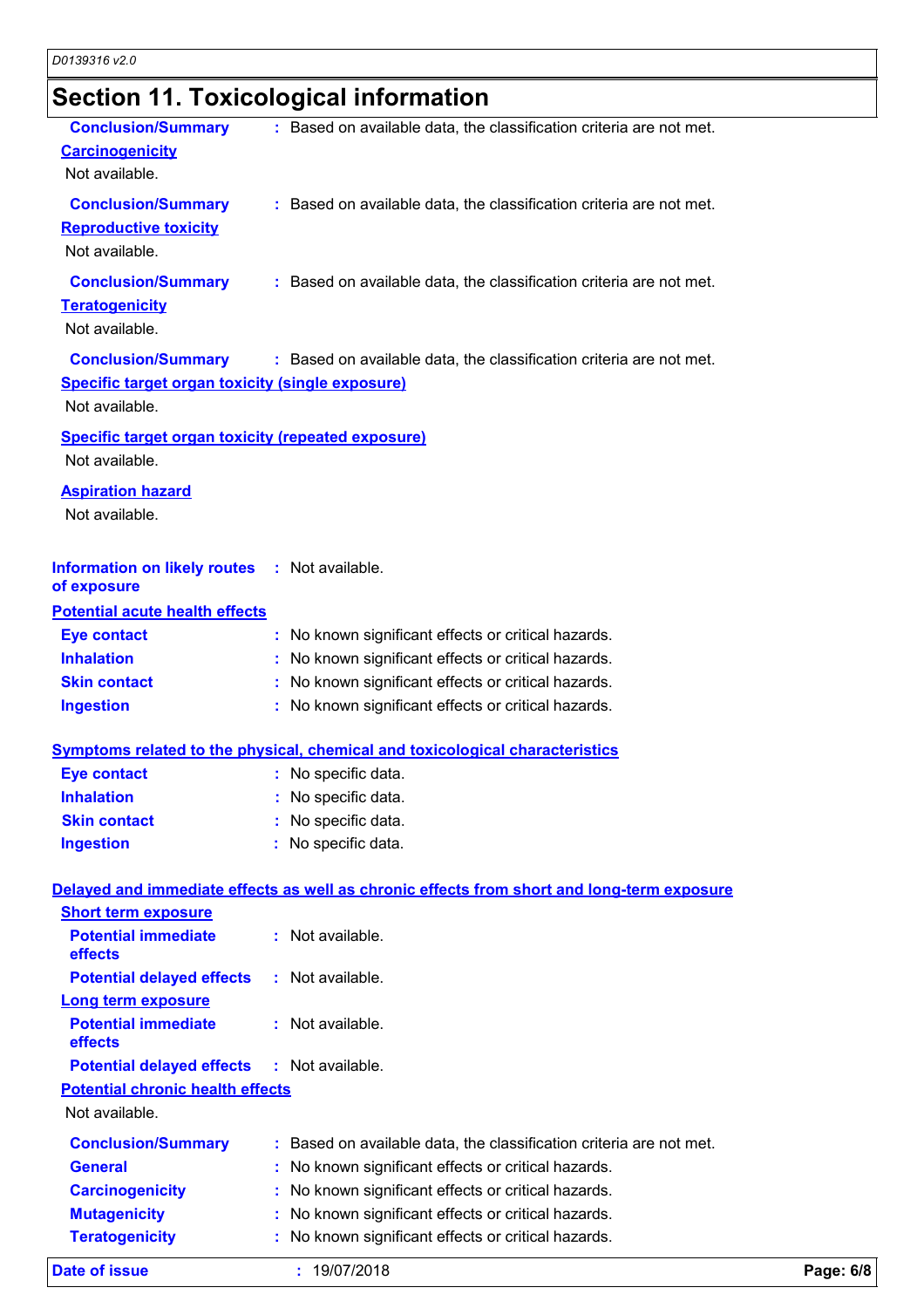## **Section 11. Toxicological information**

**Developmental effects** : No known significant effects or critical hazards.

- 
- **Fertility effects :** No known significant effects or critical hazards.

### **Numerical measures of toxicity**

### **Acute toxicity estimates**

Not available.

# **Section 12. Ecological information**

### **Toxicity**

Not available.

### **Persistence and degradability**

Not available.

### **Bioaccumulative potential**

Not available.

### **Mobility in soil**

| <b>Soil/water partition</b> | : Not available. |
|-----------------------------|------------------|
| <b>coefficient (Koc)</b>    |                  |

**Other adverse effects** : No known significant effects or critical hazards.

### **Section 13. Disposal considerations**

**Disposal methods :**

The generation of waste should be avoided or minimised wherever possible. Disposal of this product, solutions and any by-products should at all times comply with the requirements of environmental protection and waste disposal legislation and any regional local authority requirements. Dispose of surplus and nonrecyclable products via a licensed waste disposal contractor. Waste should not be disposed of untreated to the sewer unless fully compliant with the requirements of all authorities with jurisdiction. Waste packaging should be recycled. Incineration or landfill should only be considered when recycling is not feasible. This material and its container must be disposed of in a safe way. Empty containers or liners may retain some product residues. Avoid dispersal of spilt material and runoff and contact with soil, waterways, drains and sewers.

| 14. Transport information |                         |                             |                          |     |       |                               |
|---------------------------|-------------------------|-----------------------------|--------------------------|-----|-------|-------------------------------|
| <b>Regulation</b>         | <b>UN number</b>        | <b>Proper shipping name</b> | <b>Classes</b>           | PG* | Label | <b>Additional information</b> |
| <b>ADG</b>                | <b>Not</b><br>Regulated | Not applicable.             | <b>Not</b><br>available. | ۰   |       |                               |
| <b>IMDG</b>               | <b>Not</b><br>Regulated | Not applicable.             | <b>Not</b><br>available. |     |       |                               |
| <b>IATA</b>               | Not<br>Regulated        | Not applicable.             | <b>Not</b><br>available. |     |       |                               |

PG\* : Packing group

**Date of issue :** 19/07/2018 **Page: 7/8**